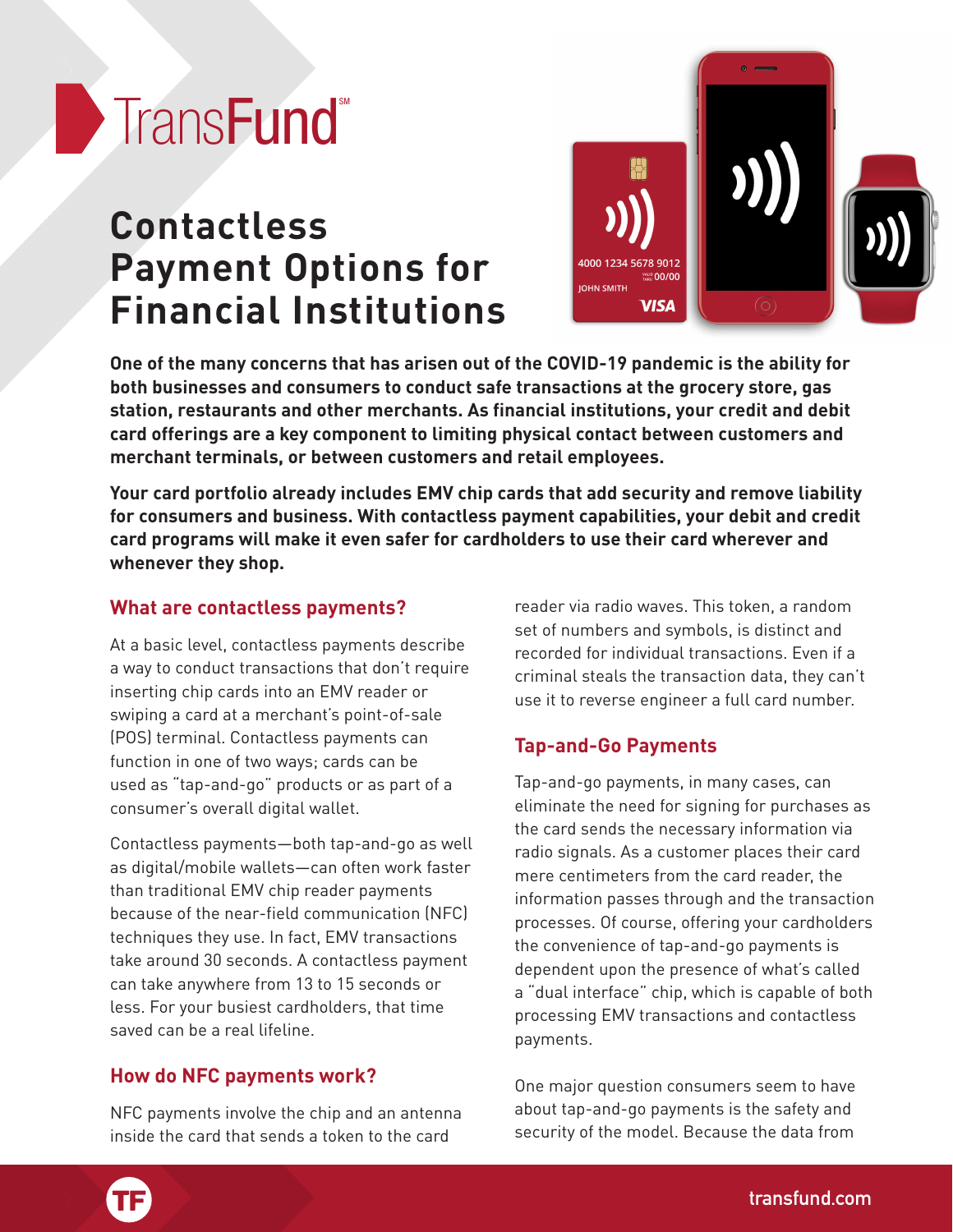the card is uniquely tied to the transaction in question, a hacker or data thief who intercepts this information is highly unlikely to back trace that information.

Another concern raised by some concerned shoppers is the viability of using an RFIDblocking wallet to protect cardholders from thieves who try to steal card information by passing by users of contactless cards. By and large, these concerns are largely unfounded. Cybersecurity experts recommend your cardholders save their money—NFC-aware cards are generally protected from this sort of fraud.

**One major benefit of adding NFC-aware cards to your portfolio? It's a forwardthinking investment. Tap-and-go payment methods will only become more popular as more customers become aware of just how much faster NFC payments can be. Even if your financial institution recently converted all cardholders' cards to EMV-capable ones, it's worth rolling out a new program to take advantage of advancements in this technology. In addition to the competitive advantage you'll have over financial brands that haven't chosen NFC-capable cards, you can tout the consumer-friendly and safety-minded benefits of these cards.** 

#### **Mobile Wallets**

If your cardholder doesn't want to carry their card around but does want the reliability of contactless payments, offering compatibility with a mobile wallet is the key to market penetration. Using a mobile wallet—such as Apple Pay, Samsung Pay, or Google Pay—is much the same as using a tap-and-go card, with the major difference being the presence of the card on their phone or other mobile device.

The presence of mobile payments on both phones and wearable devices offers great phones and wearable devices offers great<br>flexibility to consumers on the go and provides



all the benefits of secure, contactless transactions. Mobile wallets such as Apple Pay aren't limited to face-to-face transactions, either. They can be used with a variety of apps and other services, including eCommerce, to streamline the payment process and allow your cardholders to shop without having to hunt for their card when trying to make a purchase.

**A large volume driver for these transactions will be digital natives, who by 2026 are slated to be 59% of the consumers in the U.S. market. As major credit card companies, tech giants such as Apple and Samsung, and even retail operations like Target continue to refine their mobile payment options, adoption is slated to increase over the coming decade.**

#### **The Impact of COVID-19 on Contactless Payments**

As the COVID-19 pandemic has shown, consumers in the United States who initially exhibited hesitation regarding contactless payment are now embracing the practice. A recent survey from Mastercard, for example, suggests that nearly one-third of U.S. consumers are using contactless cards more than other modes of payment.

Mobile wallet use and contactless payments will only continue to increase in the United States as a result of COVID-19, which is why it's definitely a viable alternative to both traditional EMV chip card use or tap-and-go payments. Even if your cardholders aren't using it today, that's not to say they won't want to in the future.